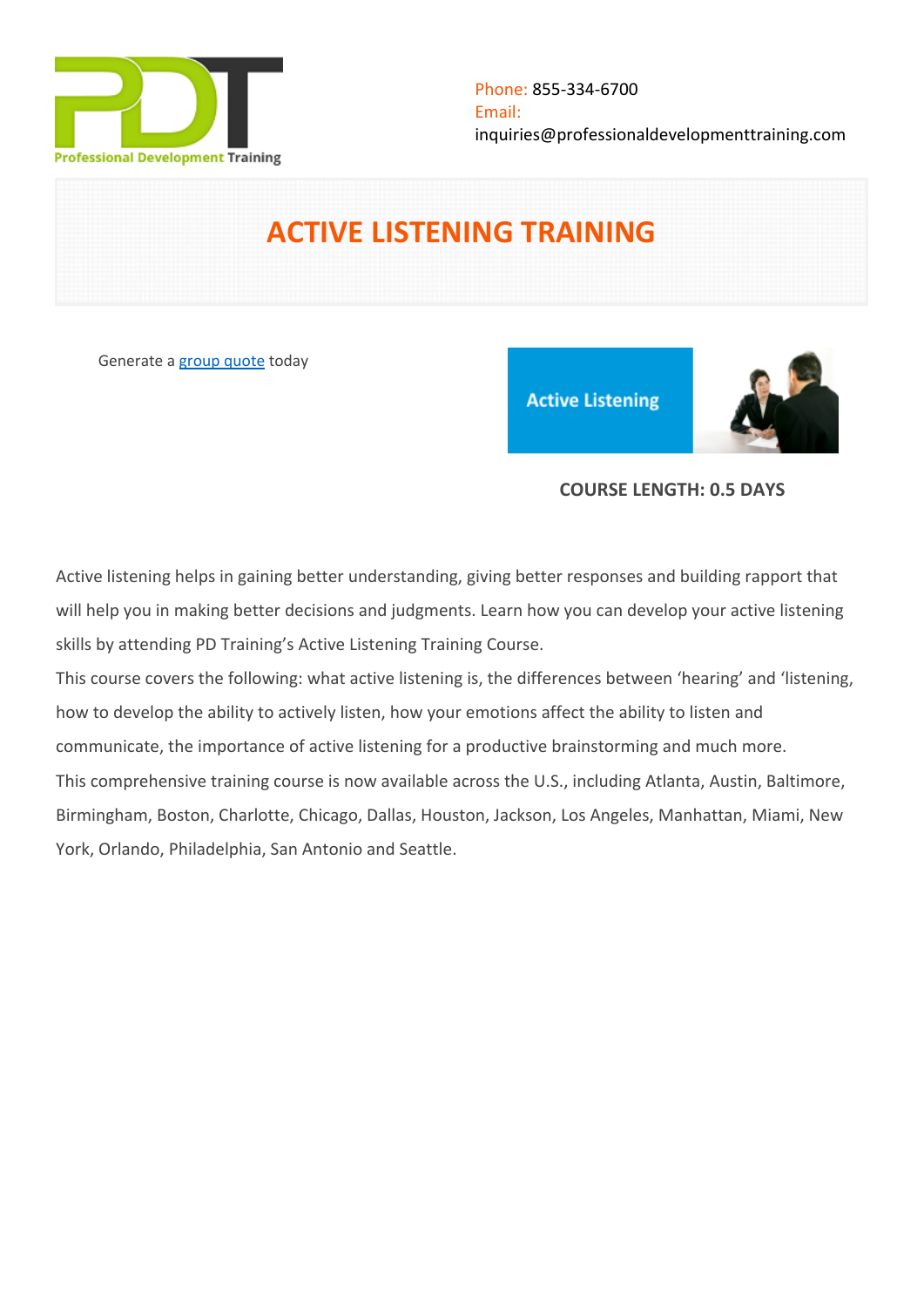#### **ACTIVE LISTENING TRAINING COURSE OUTLINE**

#### **FOREWORD**

Effective listening is actively absorbing the information shared with you by a speaker and showing that you are listening and interested in the conversation. Active listening also helps you to provide appropriate feedback to the speaker so that s/he knows that the message was well received. This fun and interactive **Active Listening Skills Training Program** provides practical skills and knowledge

that will transform your personal and professional interactions, and lead to more rewarding and meaningful communications.

#### **OUTCOMES**

#### **By the end of this training course, participants will:**

- Test your ability to actively listen
- Identify the difference between 'hearing' and 'listening'
- Determine active listening principles
- Identify your own communication behaviors
- Understand how your emotions effect the ability to listen and communicate
- Understand the use of 'minimal encouragers'
- Learn to paraphrase and restate for clarification
- Practice active listening skills
- Manage an encouraging and productive brainstorming environment

#### **MODULES**

#### **Lesson 1: Getting Started**

- Pre-Assignment Review
- Workshop Objectives
- **•** Action Plans

#### **Lesson 3: What Affects Listening?**

- What Affects Listening?
- Things That Prevent Us From Listening
- Listen Really Listen Using Minimal Encouragers
- Why Use Minimal Encouragers?

#### **Lesson 5: Verbal Communication Skills**

 Listening and Hearing; They Aren't The Same Thing

#### **Lesson 2: How Well Do You Actively Listen?**

**•** Group Activity

## **Lesson 4: Determine Your Communication Behaviours**

- REACH and Communication Styles
- Step 1: Increase your awareness and adaptability
- Step 2: Adapt your approach

#### **Lesson 6: High Emotion - Low Intelligence**

- How to Accurately Perceive Emotions
- Use Emotions to Facilitate Thinking